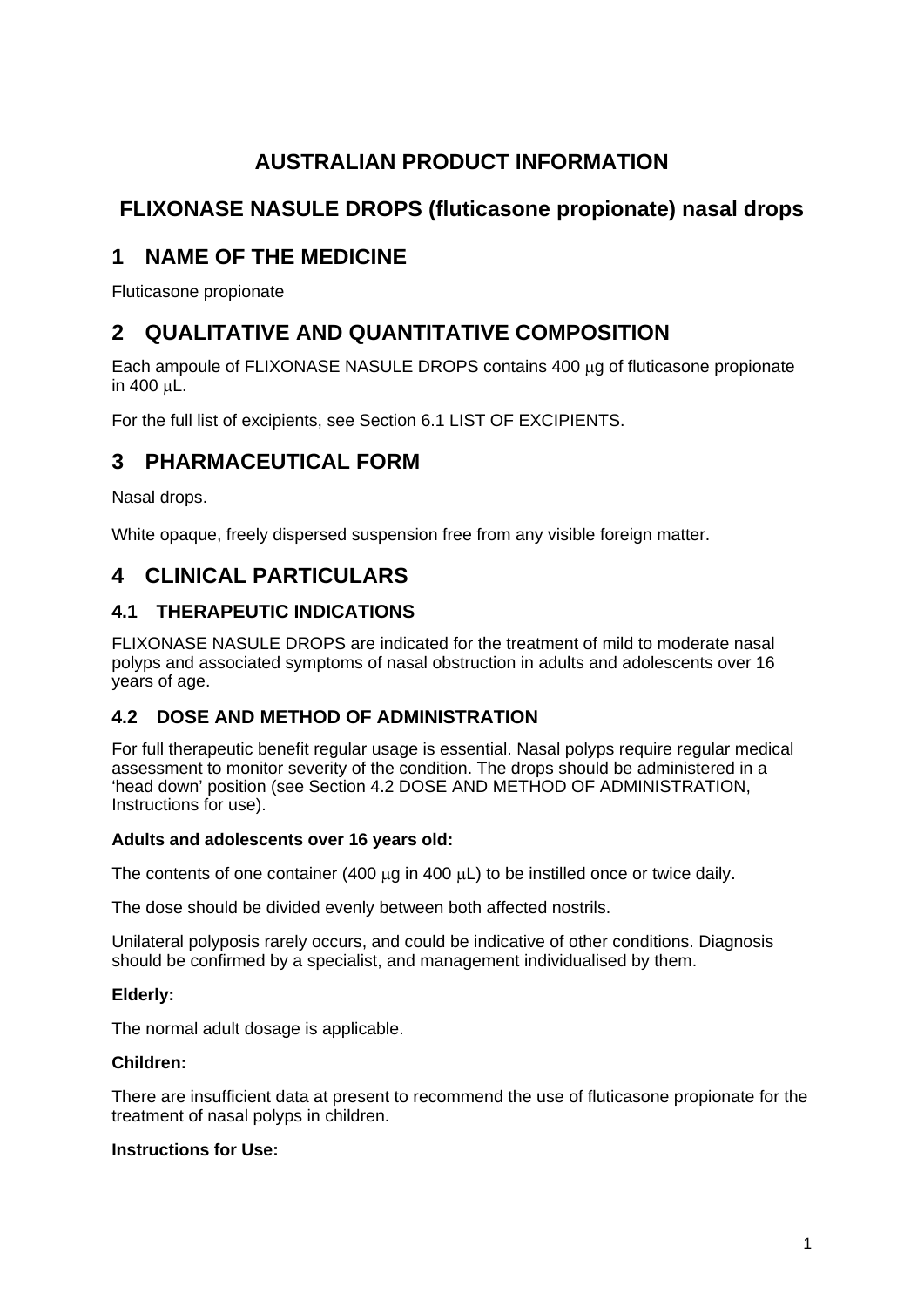Gently blow each nostril, in turn, to clear. Open the foil pack by tearing off one side. Detach one NASULE and return the remaining containers, in the foil pack, to the carton. It is important to ensure that the contents of the container are well mixed before use. While holding the container horizontally by the larger tab, 'flick' the other end a few times and shake. Repeat this process several times until the entire contents of the container are completely mixed.

Hold the top of the container and flick or shake downwards with a quick motion. This will remove any liquid from the neck of the container. Hold then lower tab of the container securely and twist to remove the top.

The drops should be administered with the patient in the 'head down' position to ensure the medicine best reaches the affected area, as shown in the 'Instructions for use' leaflet inside the pack.

FLIXONASE NASULE DROPS are for administration by the intranasal route only. Contact with the eyes should be avoided.

One NASULE holds enough drops for use in both nostrils.

Discard containers after use.

#### **4.3 CONTRAINDICATIONS**

FLIXONASE NASULE DROPS are contraindicated in patients with a history of hypersensitivity to any components of the preparation.

#### **4.4 SPECIAL WARNINGS AND PRECAUTIONS FOR USE**

#### **Identified precautions**

Local Infection: Infection of the nasal airways should be appropriately treated but does not constitute a contraindication to treatment with FLIXONASE NASULE DROPS. After nasal surgery, healing must have occurred before use.

Care must be taken when withdrawing patients from systemic steroid treatment, and commencing therapy with FLIXONASE NASULE DROPS, particularly if there is any reason to suspect that their adrenal function is impaired.

Systemic effects with nasal corticosteroids have been reported, particularly at high doses prescribed for prolonged periods. These effects are much less likely to occur than with oral corticosteroids and may vary in individual patients and between different corticosteroid preparations.

The full benefit of FLIXONASE NASULE DROPS may not be achieved until treatment has been administered for several weeks.

Rare instances of glaucoma and increased intra-ocular pressure have been reported following administration of intranasal corticosteroids, as a class effect. If a patient presents with a change in vision, the patient should be considered for referral to an ophthalmologist for evaluation of possible causes which may include cataract, glaucoma or rare diseases such as central serous chorioretinopathy (CSCR).

Candidiasis of the throat can occur in patients treated with intranasal steroids. Special care should be taken when treating patients who may be susceptible to candida infections (e.g. diabetics).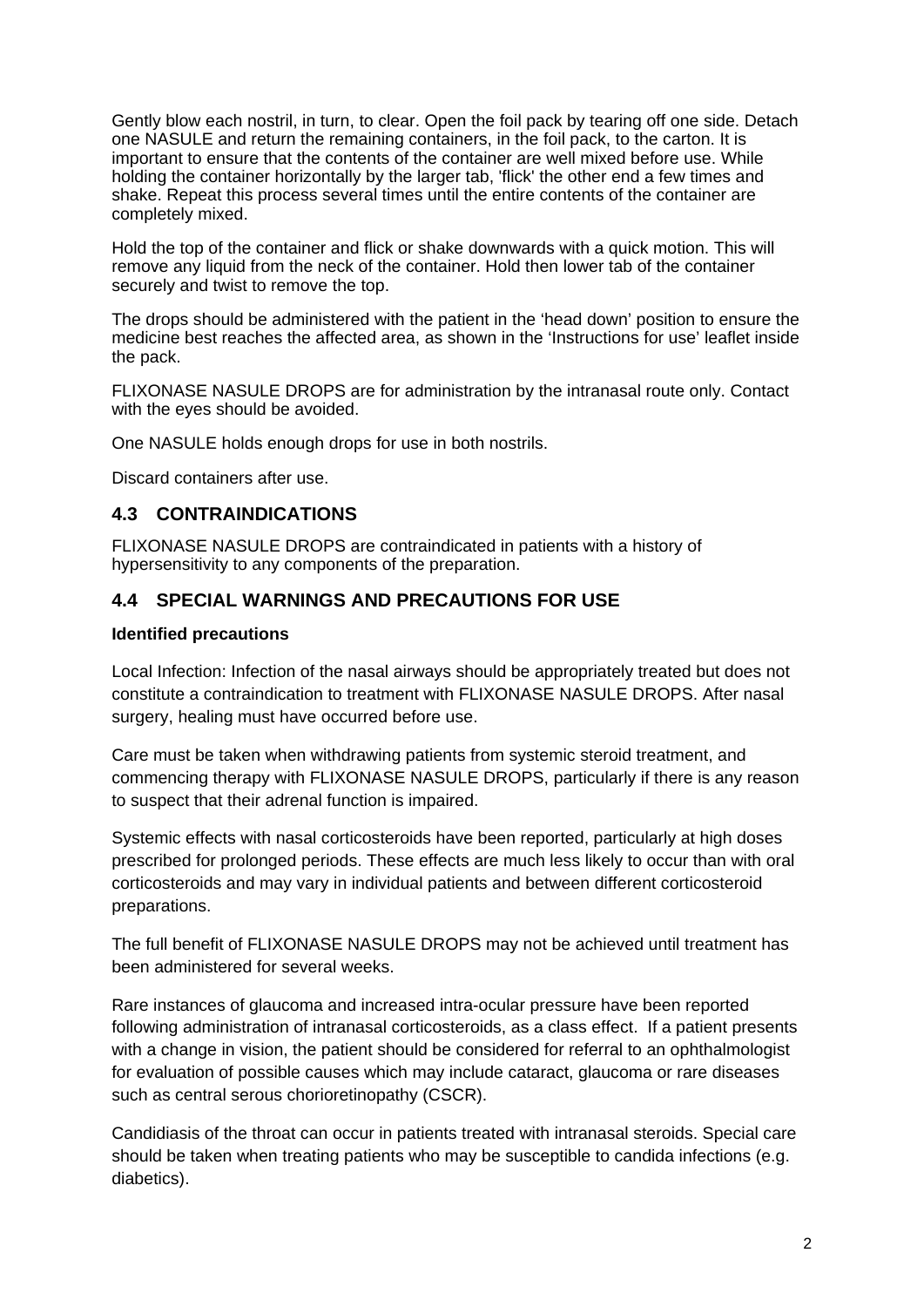A drug interaction study in healthy subjects has shown that ritonavir (a highly potent cytochrome P450 3A4 inhibitor) can greatly increase fluticasone propionate plasma concentrations, resulting in markedly reduced serum cortisol concentrations. During postmarketing use, there have been reports of clinically significant drug interactions in patients receiving fluticasone propionate and ritonavir, resulting in systemic corticosteroid effects including Cushing's syndrome and adrenal suppression. Therefore, concomitant use of fluticasone propionate and ritonavir should be avoided, unless the potential benefit to the patient outweighs the risk of systemic corticosteroid side-effects.

#### Adrenocortical function

Intranasal steroid products are designed to deliver drug directly to the nasal mucosa in order to minimise overall systemic glucocorticoid exposure and side effects. However systemic effects such as hypothalamic-pituitary-adrenal (HPA) axis suppression, reduction of bone density and retardation of growth in adolescents, may occur with intranasal steroids, particularly at high doses prescribed for prolonged periods of time.

The lowest dose of FLIXONASE that causes suppression of the HPA axis, effects on bone mineral density or growth retardation has not yet been established. However, the systemic bioavailability of fluticasone propionate is low (estimated at 0.06%) when given as FLIXONASE NASAL DROPS and this limits the potential for systemic side effects. Measurement of serum cortisol concentrations in the clinical studies did not suggest any HPA axis suppression with recommended doses.

#### **Use in the elderly**

There are no special precautions for use in the elderly.

#### **Paediatric use**

No data available

#### **Effects on laboratory tests**

Interactions with laboratory tests have not been established.

### **4.5 INTERACTIONS WITH OTHER MEDICINES AND OTHER FORMS OF INTERACTIONS**

Under normal circumstances, very low plasma concentrations of fluticasone propionate are achieved after intranasal dosing, due to extensive first pass metabolism and high systemic clearance mediated by cytochrome P450 3A4 in the gut and liver. Hence, clinically significant drug interactions mediated by fluticasone propionate are unlikely.

A drug interaction study in healthy subjects has shown that ritonavir (a highly potent cytochrome P450 3A4 inhibitor) can greatly increase fluticasone propionate plasma concentrations, resulting in markedly reduced serum cortisol concentrations. During postmarketing use, there have been reports of clinically significant drug interactions in patients receiving fluticasone propionate and ritonavir, resulting in systemic corticosteroid effects including Cushing's syndrome and adrenal suppression. Therefore, concomitant use of fluticasone propionate and ritonavir should be avoided, unless the potential benefit to the patient outweighs the risk of systemic corticosteroid side effects.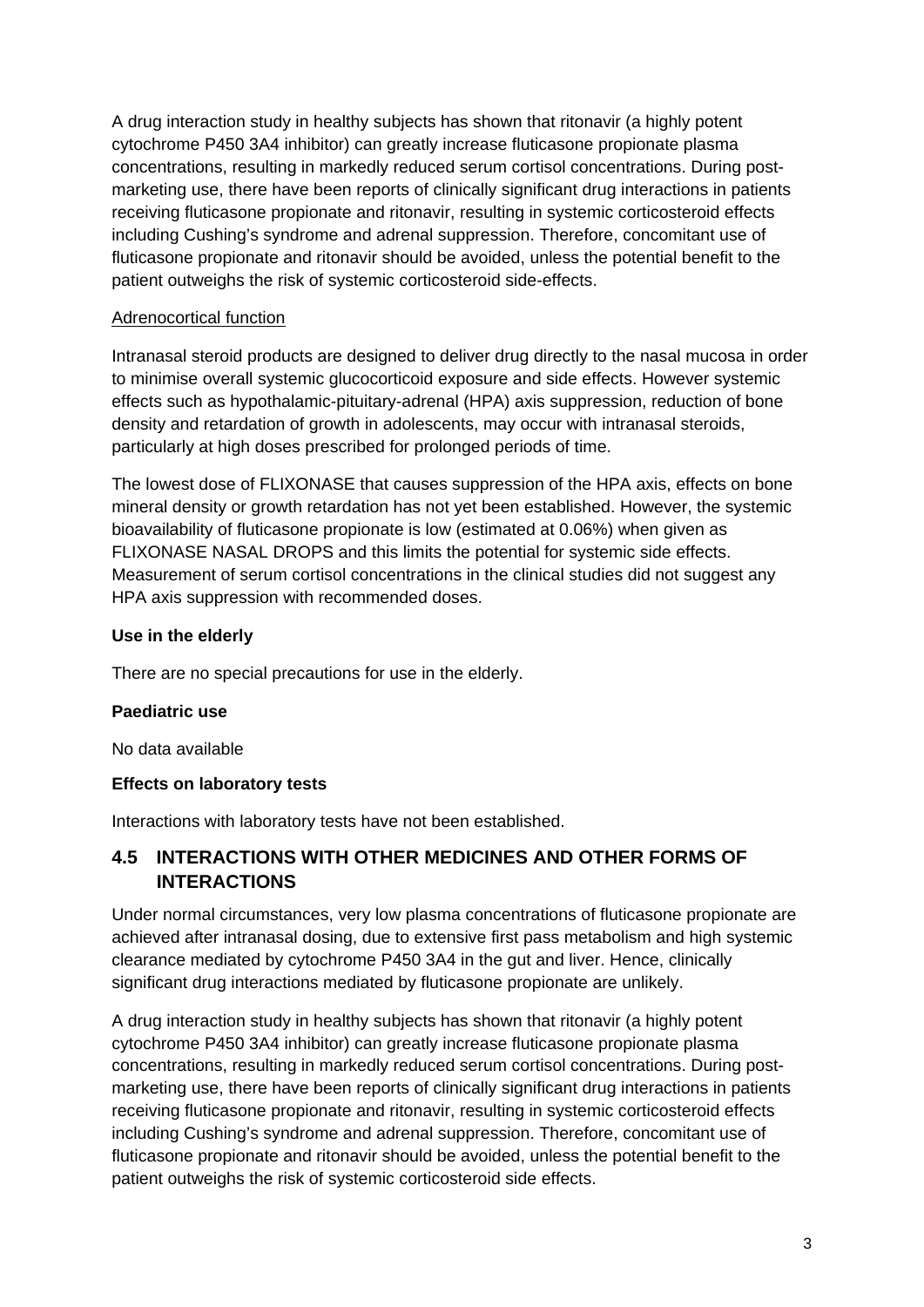Studies have shown that other inhibitors of cytochrome P450 3A4 produce negligible (erythromycin) and minor (ketoconazole) increases in systemic exposure to fluticasone propionate without notable reductions in serum cortisol concentrations. Nevertheless, care is advised when co-administering potent cytochrome P450 3A4 inhibitors (e.g. ketoconazole), as there is potential for increased systemic exposure to fluticasone propionate.

### **4.6 FERTILITY, PREGNANCY AND LACTATION**

#### **Effects on fertility**

A fertility study in rats showed decreased mean fetal weight, retardation of ossification, and decreased postnatal viability at the dose of 50 µg/kg/day subcutaneous (SC) of fluticasone propionate.

#### **Use in pregnancy**

#### **(Pregnancy Category B3)**

There is insufficient evidence of safety of fluticasone propionate in human pregnancy. Systemically absorbed corticosteroids are known to induce fetotoxic and teratogenic effects in rodent studies. However, equivalent effects have not been reported when these compounds have been given to humans during pregnancy. Reproductive toxicity studies with fluticasone propionate in mice and rats have shown the expected fetotoxic and teratogenic effects at SC doses of 100 to 150 µg/kg/day and above. As with previous compounds of this class, these effects are unlikely to be relevant to human therapy. Direct intranasal application ensures minimal systemic exposure. As with other drugs, the use of FLIXONASE NASULE DROPS during pregnancy should only be considered if the expected benefit to the mother is greater than any possible risk to the foetus.

#### **Use in lactation**

The excretion of fluticasone propionate into human breast milk has not been investigated. Subcutaneous administration of tritiated drug to lactating rats resulted in measurable radioactivity in both plasma and milk (levels in milk were 3-7 times plasma levels) 1-8 hours post-dosing. However plasma levels in patients following intranasal application of fluticasone propionate at recommended doses are low, and the amount of fluticasone ingested by the newborn is estimated to be very small as a consequence of very low maternal plasma concentration. As with other drugs, the use of FLIXONASE NASULE DROPS during lactation requires that the benefits be weighed against possible risks associated with the product or with any alternative therapy.

### **4.7 EFFECTS ON ABILITY TO DRIVE AND USE MACHINES**

Fluticasone propionate is unlikely to produce an effect.

## **4.8 ADVERSE EFFECTS (UNDESIRABLE EFFECTS)**

The following table lists the drug-related adverse events reported during the randomised treatment phase of the pivotal comparator trials (FLTB3045 and FLTB3046). These adverse events were considered by the investigator to be almost certainly, probably or possibly related to the study drug or of unknown or missing causality: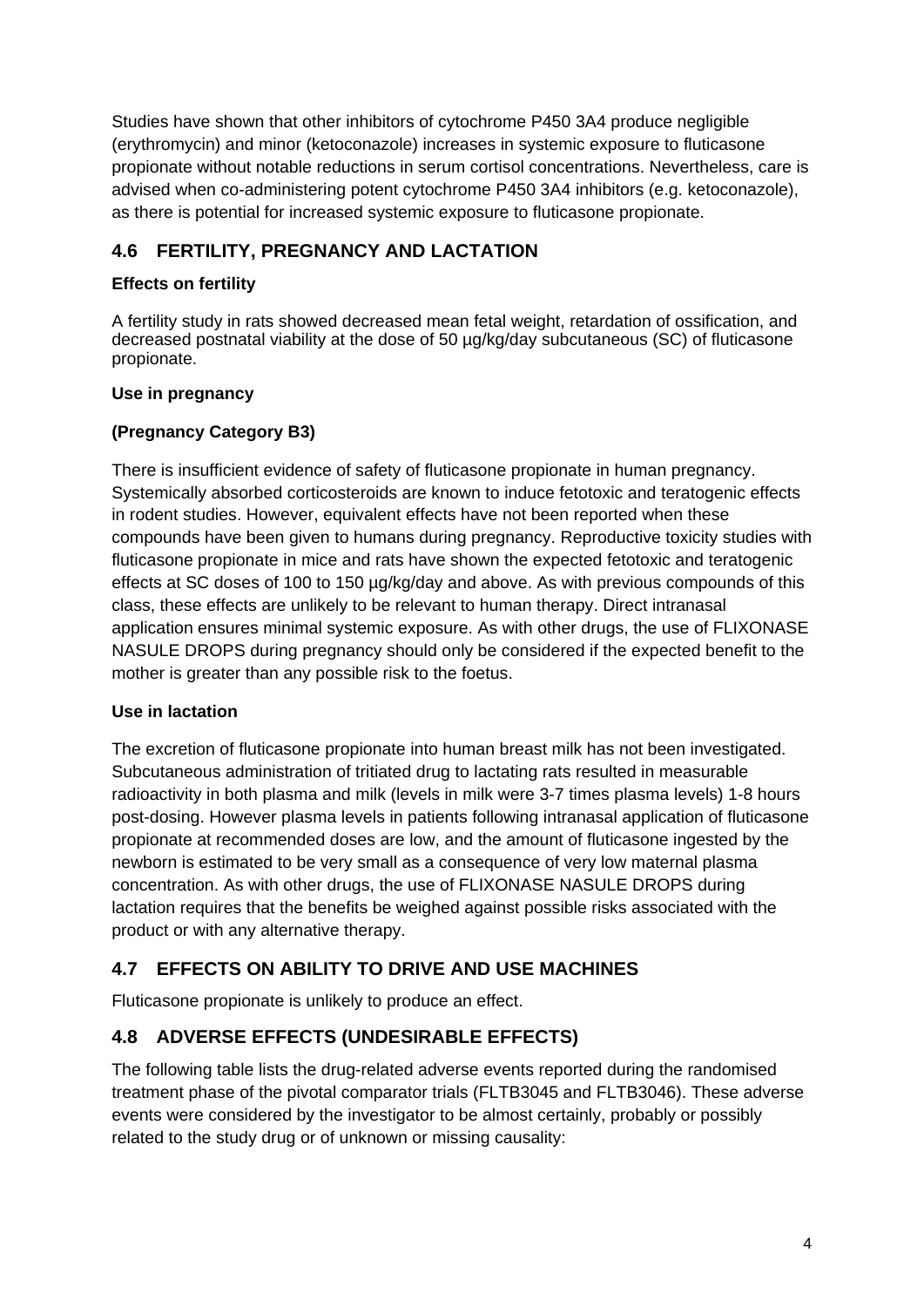| of FLTB3045 and FLTB3046 | i able 1.  % incluence of Drug-Related Adverse Events reported during the randomised treatment phase |                          |                |                              |                          |                          |
|--------------------------|------------------------------------------------------------------------------------------------------|--------------------------|----------------|------------------------------|--------------------------|--------------------------|
|                          |                                                                                                      | <b>FLTB3045</b>          |                | <b>FLTB3046</b>              |                          |                          |
| <b>Disorder</b>          | Adverse event                                                                                        | <b>PBO</b>               | FP 400µg       | <b>PBO</b>                   | FP 400µg                 | FP 400µg                 |
| classification           |                                                                                                      | 1x daily                 | 1x daily       | $n = 47$                     | 1x daily                 | 2x daily                 |
|                          |                                                                                                      | $n = 52$                 | $n = 52$       |                              | $n = 48$                 | $n = 47$                 |
|                          |                                                                                                      | 12 WEEK RANDOMISED PHASE |                |                              |                          |                          |
| Ear, Nose &<br>Throat    | Epistaxis                                                                                            | 4                        | 19             | $\overline{2}$               | 4                        | 6                        |
|                          | Throat irritation                                                                                    | 6                        | $\overline{2}$ | $\blacksquare$               | $\overline{\phantom{a}}$ | $\overline{\phantom{a}}$ |
|                          | <b>Blood in Nasal</b><br>Mucosa                                                                      | ä,                       | $\overline{2}$ | ÷,                           | ÷,                       | ä,                       |
|                          | Dryness of nose                                                                                      | $\overline{a}$           | $\overline{2}$ | l,                           | $\overline{a}$           |                          |
|                          | Nasal Irritation                                                                                     | $\overline{2}$           |                | ÷,                           | $\overline{2}$           | ÷                        |
| Gastrointestinal         | Gum signs and<br>symptoms                                                                            | $\blacksquare$           | 2              | $\qquad \qquad \blacksquare$ | ÷,                       | ٠                        |
|                          | Abdominal distension                                                                                 | $\overline{a}$           | $\Box$         | ÷,                           | ä,                       | 4                        |
|                          | Nausea and vomiting                                                                                  | $\blacksquare$           | $\blacksquare$ | $\overline{2}$               | L,                       | $\overline{2}$           |
|                          | Gastrointestinal<br>gaseous symptoms                                                                 | $\blacksquare$           | $\blacksquare$ | $\blacksquare$               | ÷,                       | $\overline{2}$           |
| Neurology                | Headaches                                                                                            | 8                        | $\overline{2}$ | $\overline{a}$               | ÷,                       | ä,                       |
| Skin disorders           | Scabs                                                                                                |                          | 2              |                              |                          |                          |
|                          | 12 WEEK OPEN LABEL PHASE                                                                             |                          |                |                              |                          |                          |
|                          |                                                                                                      | FP 400µg                 | FP 400µg       | FP 400µg                     | FP 400µg                 | FP 400µg                 |
|                          |                                                                                                      | 1x daily                 | 1x daily       | 1x daily                     | 1x daily                 | 1x daily                 |
|                          |                                                                                                      | $n = 47$                 | $n = 51$       | $n = 33$                     | $n = 38$                 | $n = 36$                 |
| Ear, Nose &<br>Throat    | Epistaxis                                                                                            | 6                        | $\overline{4}$ | 3                            | 3                        |                          |
|                          | <b>Blood in Nasal</b><br>Mucosa                                                                      | $\overline{a}$           | $\overline{2}$ | ä,                           | ä,                       |                          |
|                          | <b>Nasal Irritation</b>                                                                              | $\blacksquare$           | $\blacksquare$ | $\blacksquare$               | $\blacksquare$           | 3                        |
| Gastrointestinal         | Gastrointestinal signs<br>& symptoms                                                                 | $\blacksquare$           |                |                              |                          | 3                        |
| Skin disorders           | Scabs                                                                                                | $\blacksquare$           | $\overline{2}$ | ÷,                           | ÷,                       | $\blacksquare$           |

Table 1: % Incidence of Drug-Related Adverse Events reported during the randomised treatment phase

FP = Fluticasone Propionate Nasal Drops

PBO = placebo

Drug-related = Investigator's opinion of causality of almost certainly, probably or possibly related to the study drug or of unknown or missing causality.

As with other intranasal products, dryness and irritation of the nose and throat may occur.

Unpleasant taste or smell, epistaxis and hypersensitivity reactions, including skin rash and oedema of the face and tongue, have been reported.

Following the use of intranasal corticosteroids, there have been rare reports of anaphylaxis/anaphylactoid reactions and bronchospasm. Cases of nasal septal perforation and nasal ulcers are very rare. There have also been very rare reports of glaucoma, raised intraocular pressure and cataract.

#### **Reporting suspected adverse effects**

Reporting suspected adverse reactions after registration of the medicinal product is important. It allows continued monitoring of the benefit-risk balance of the medicinal product.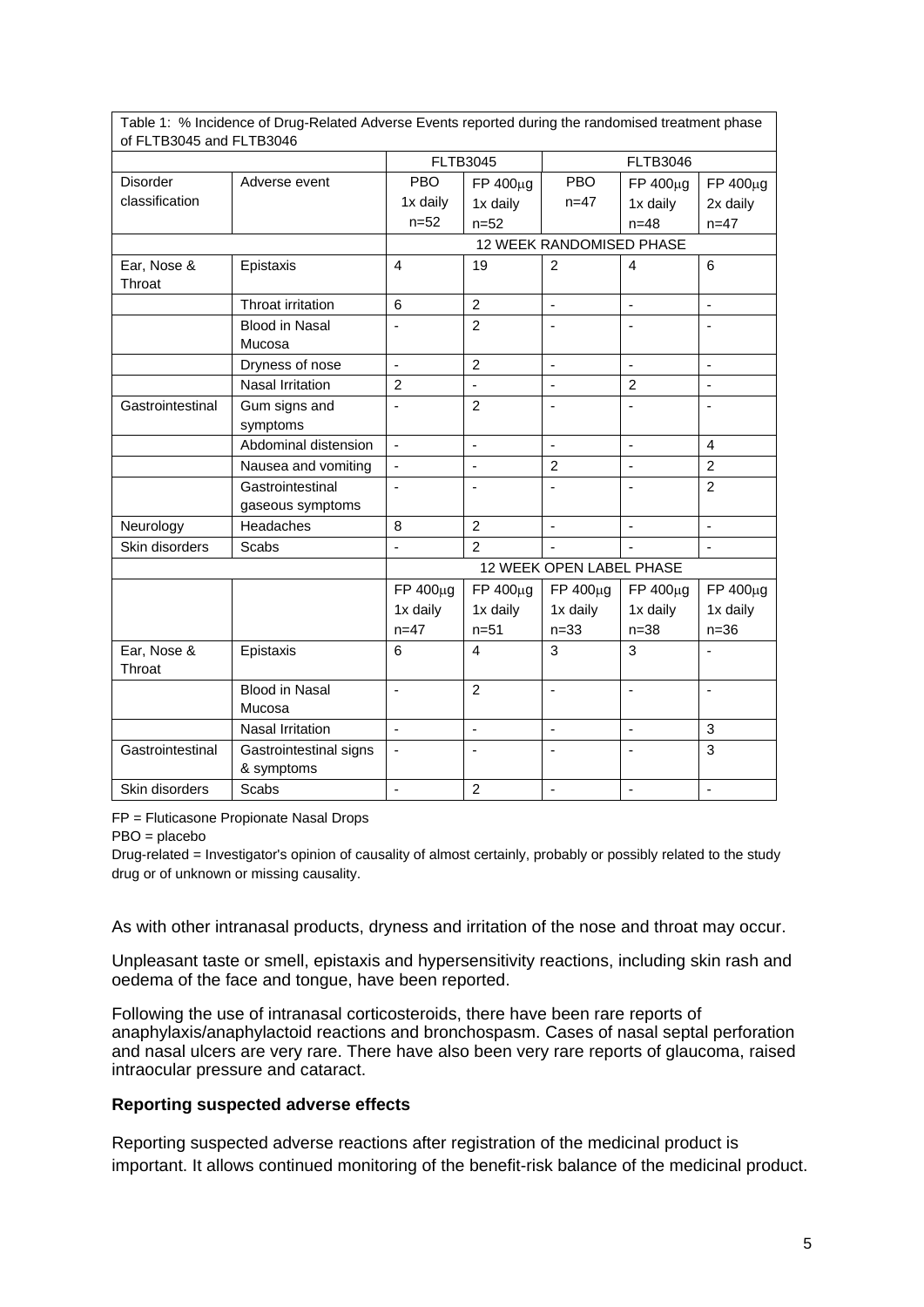Healthcare professionals are asked to report any suspected adverse reactions at www.tga.gov.au/reporting-problems.

### **4.9 OVERDOSE**

There are no data available from patients on the effects of acute or chronic overdosage with FLIXONASE NASULE DROPS. In healthy volunteers, intranasal administration of 2 mg fluticasone propionate twice daily for seven days had no effect on HPA axis function. Administration of doses higher than those recommended over a long period of time may lead to temporary suppression of adrenal function. In these patients, treatment with fluticasone propionate should be continued at a reduced dose sufficient to control symptoms; adrenal function generally recovers in a few days and can be verified by measuring plasma cortisol.

For information on the management of overdose, contact the Poisons Information Centre on 13 11 26 (Australia).

# **5 PHARMACOLOGICAL PROPERTIES**

### **5.1 PHARMACODYNAMIC PROPERTIES**

#### **Mechanism of action**

Fluticasone propionate has potent anti-inflammatory activity but when used topically on the nasal mucosa has no detectable systemic activity.Fluticasone propionate causes little or no HPA axis suppression following intranasal or topical (dermal) administration and only causes overt HPA axis suppression after very high oral doses (10mg four times a day, i.e. 40 mg daily, and above).

#### **Clinical trials**

The clinical trials program evaluated the efficacy and safety of fluticasone propionate (FP) nasal drops in the treatment of nasal polyposis in patients  $\geq 16$  years old with mild to moderate polyps. Two main trials were conducted. Both studies were placebo-controlled, and consisted of 12 weeks randomised treatment followed by 12 weeks open treatment.

The first trial ( $FLTB3045$ ) was double-blind and compared 400  $\mu$ g fluticasone propionate once daily (od) with placebo for 12 weeks. A total of 104 patients were randomised to treatment, after which all received 400  $\mu$ g fluticasone propionate od for a further 12 weeks. Six patients (5 from the placebo group) were withdrawn from the randomised phase, while there were no withdrawals during the open label phase. At the end of the treatment period 27% of patients in the FP group showed a reduction in polyp size compared to 16% in the placebo group. This difference was not statistically significant. However, Peak Nasal Inspiratory Flow (PNIF) showed a significant improvement during FP treatment, as did all associated symptoms of rhinitis. The improvement in PNIF is particularly important as relief of nasal obstruction is a main benefit that patients require from treatment with topical steroids.

A second study (FLTB3046) compared 400 µg fluticasone propionate once daily (od) and twice daily (bd) with placebo over 12 weeks, after which most received 400  $\mu$ g fluticasone propionate od for a further 12 weeks. A total of 142 patients were randomised to treatment, with 16 patients withdrawn after randomisation (10 from the placebo group). 107 patients entered the open label phase. At the end of the 12 week treatment period, 15% of patients in the placebo group showed an improvement in polyp size,  $24\%$  in the FP 400  $\mu$ g od group, and 41% in the 400  $\mu$ g bd group. The difference in improvement between FP 400  $\mu$ g bd and placebo was statistically significant. In addition, both doses of FP showed a significant improvement in PNIF, an improvement in the clinical assessment of nasal blockage and rhinitis, and a reduction in nasal discomfort. FP 400  $\mu$ g bd showed greater improvements than 400 µg od for all symptoms.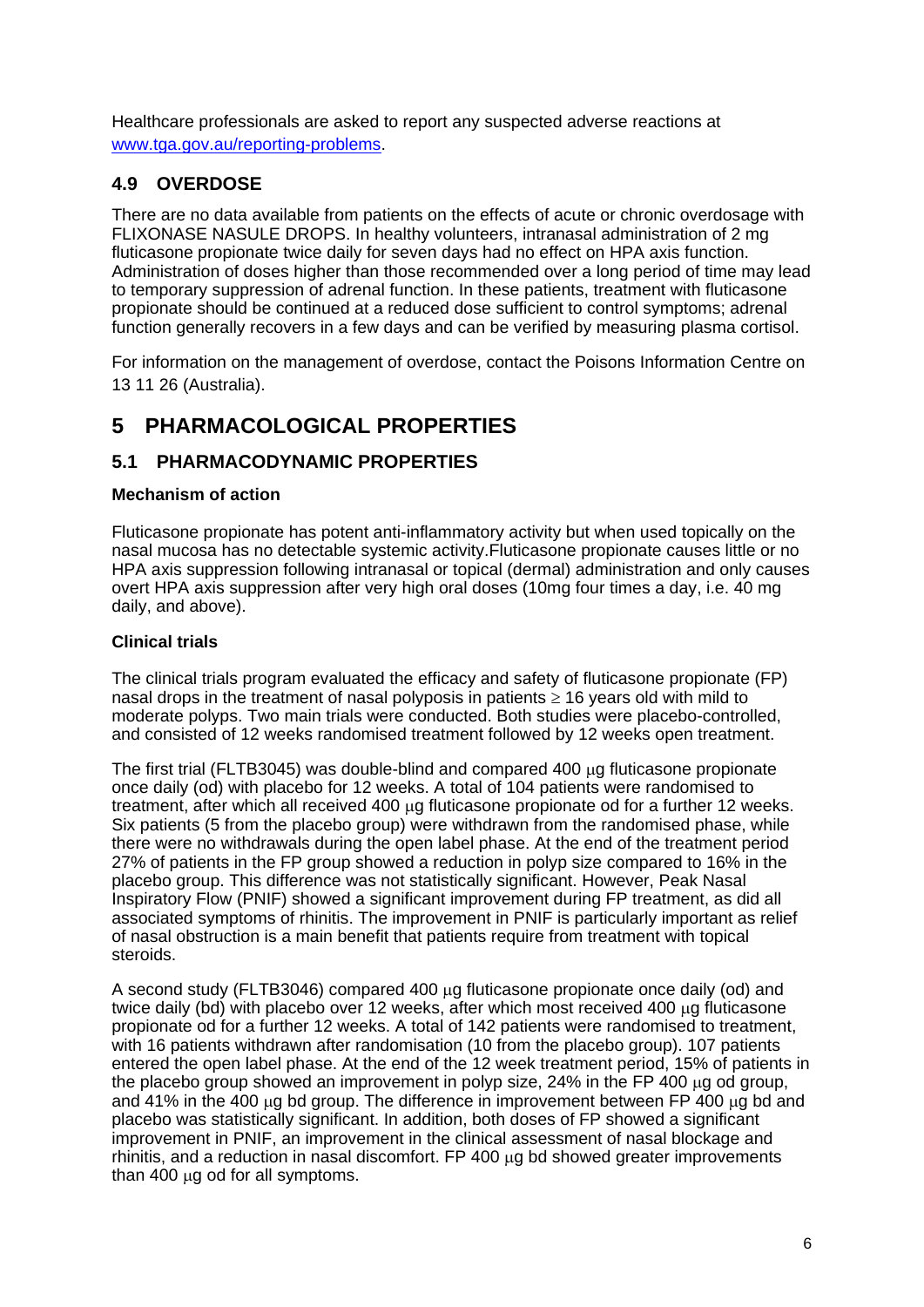In both studies, serum cortisol concentrations were measured at baseline and at the end of the randomised phase to assess effects of treatment on the HPA axis. No significant differences were observed between the fluticasone and placebo groups.

Once daily (400  $\mu q$ /day) and twice daily (800  $\mu q$ /day) dosing has not been studied beyond 24 and 12 weeks respectively.

### **5.2 PHARMACOKINETIC PROPERTIES**

#### **Absorption**

After recommended doses of intranasal fluticasone propionate plasma levels are low. Systemic bioavailability for the nasal drop formula is extremely low (mean value 0.06%).

Following intravenous administration the pharmacokinetics of fluticasone propionate are proportional to the dose, and can be described by three exponentials.

Absolute oral bio-availability is negligible (<1%) due to a combination of incomplete absorption from the gastro-intestinal tract and extensive first pass metabolism.

#### **Distribution**

Fluticasone propionate is extensively distributed within the body (Vss is approximately 300 litre). Plasma protein binding is 91%. After intravenous administration, fluticasone propionate has a very high clearance (estimated Cl 1.1 litre/min) indicating extensive hepatic extraction.

Peak plasma concentrations are reduced by approximately 98% within 3-4 hours, and only low plasma concentrations are associated with the terminal half life, which is approximately 8 hours.

#### **Metabolism**

Fluticasone propionate is extensively metabolised by CYP3A4 enzyme to an inactive carboxylic derivative.

#### **Excretion**

Following oral administration of fluticasone propionate, 87-100% of the dose is excreted in the faeces as parent compound or as metabolites.

#### **Other**

As fluticasone propionate is given at very low doses, any effect on co-administered drug is unlikely.

The data for paediatric pharmacokinetics show consistency with the adult findings.

### **5.3 PRECLINICAL SAFETY DATA**

#### **Genotoxicity**

Fluticasone propionate has no mutagenic effect in vivo or in vitro, no tumorigenic potential in rodents and is non-irritant and non-sensitising in animal models.

#### **Carcinogenicity**

No evidence of a tumorigenic effect was observed in either a 2 year study in rats receiving doses of fluticasone propionate up to 57 µg/kg/day by inhalation or in an 18 month study in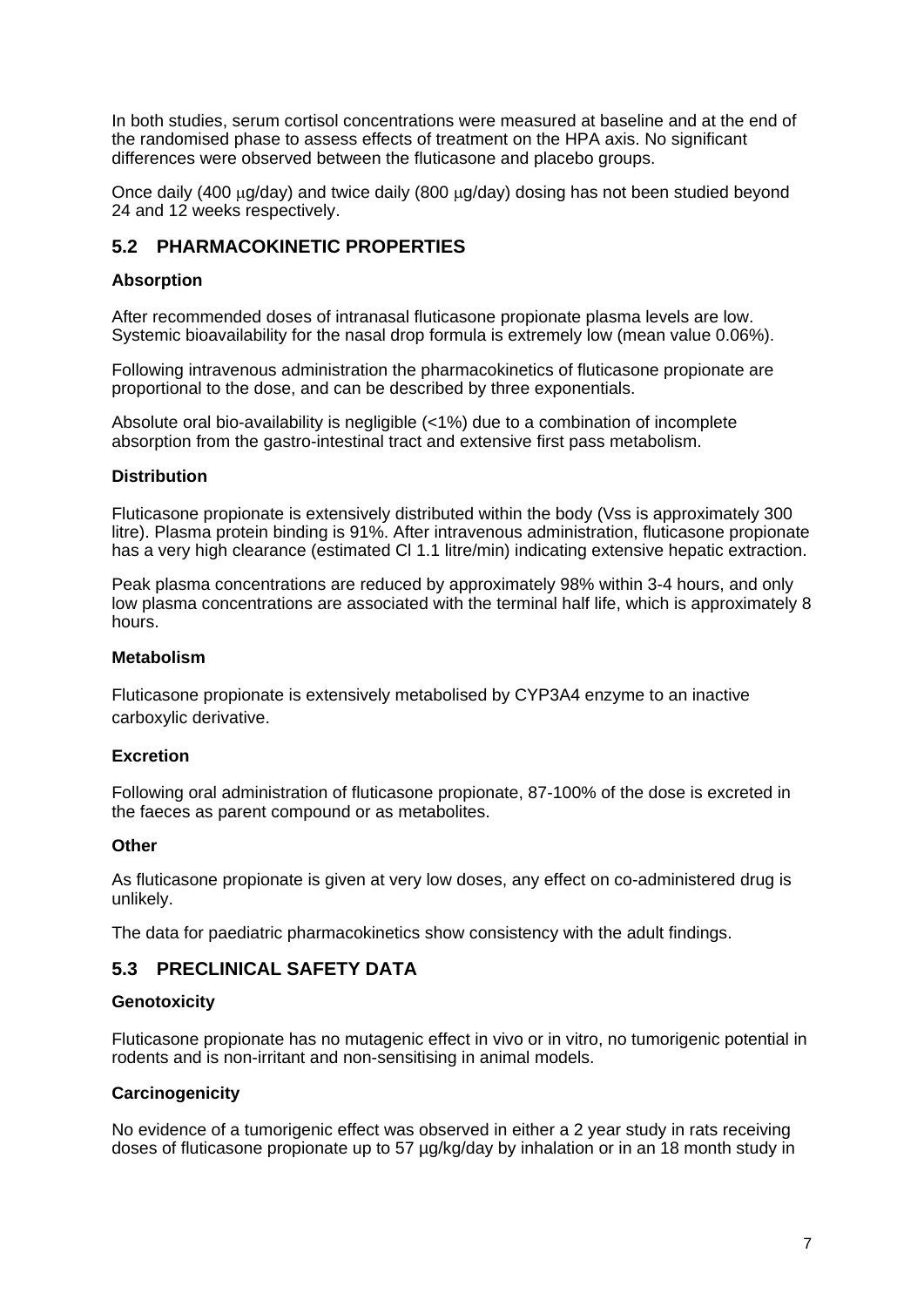mice receiving oral doses of fluticasone propionate up to 1 mg/kg/day. There was no evidence of a mutagenic potential in a standard battery of mutagenicity assays.

# **6 PHARMACEUTICAL PARTICULARS**

## **6.1 LIST OF EXCIPIENTS**

FLIXONASE NASULE DROPS also contain the following excipients: polysorbate 20, sorbitan monolaurate, dibasic sodium phosphate, monobasic sodium phosphate, sodium chloride, water for injections.

## **6.2 INCOMPATIBILITIES**

Incompatibilities were either not assessed or not identified as part of the registration of this medicine.

# **6.3 SHELF LIFE**

In Australia, information on the shelf life can be found on the public summary of the Australian Register of Therapeutic Goods (ARTG). The expiry date can be found on the packaging.

## **6.4 SPECIAL PRECAUTIONS FOR STORAGE**

FLIXONASE NASULE DROPS should be stored below 30°C.

Condensation may form on the inside of the foil pack during storage, but it is not a cause for concern.

Store upright. Protect from direct sunlight. Do not freeze.

## **6.5 NATURE AND CONTENTS OF CONTAINER**

FLIXONASE NASULE DROPS are packed as strips of seven polyethylene ampoules (Nasules) within foil wrapping. The Nasules are available in cartons containing 4 x strips of seven units.

## **6.6 SPECIAL PRECAUTIONS FOR DISPOSAL**

In Australia, any unused medicine or waste material should be disposed of by taking to your local pharmacy.

## **6.7 PHYSICOCHEMICAL PROPERTIES**

The chemical name of fluticasone propionate is S-Fluoromethyl  $6\alpha$ , 9 $\alpha$ -difluoro-11ß-hydroxy- $16\alpha$ -methyl-3-oxo-17  $\alpha$ -propionyloxy-androsta-1, 4-diene-17ß-carbothioate.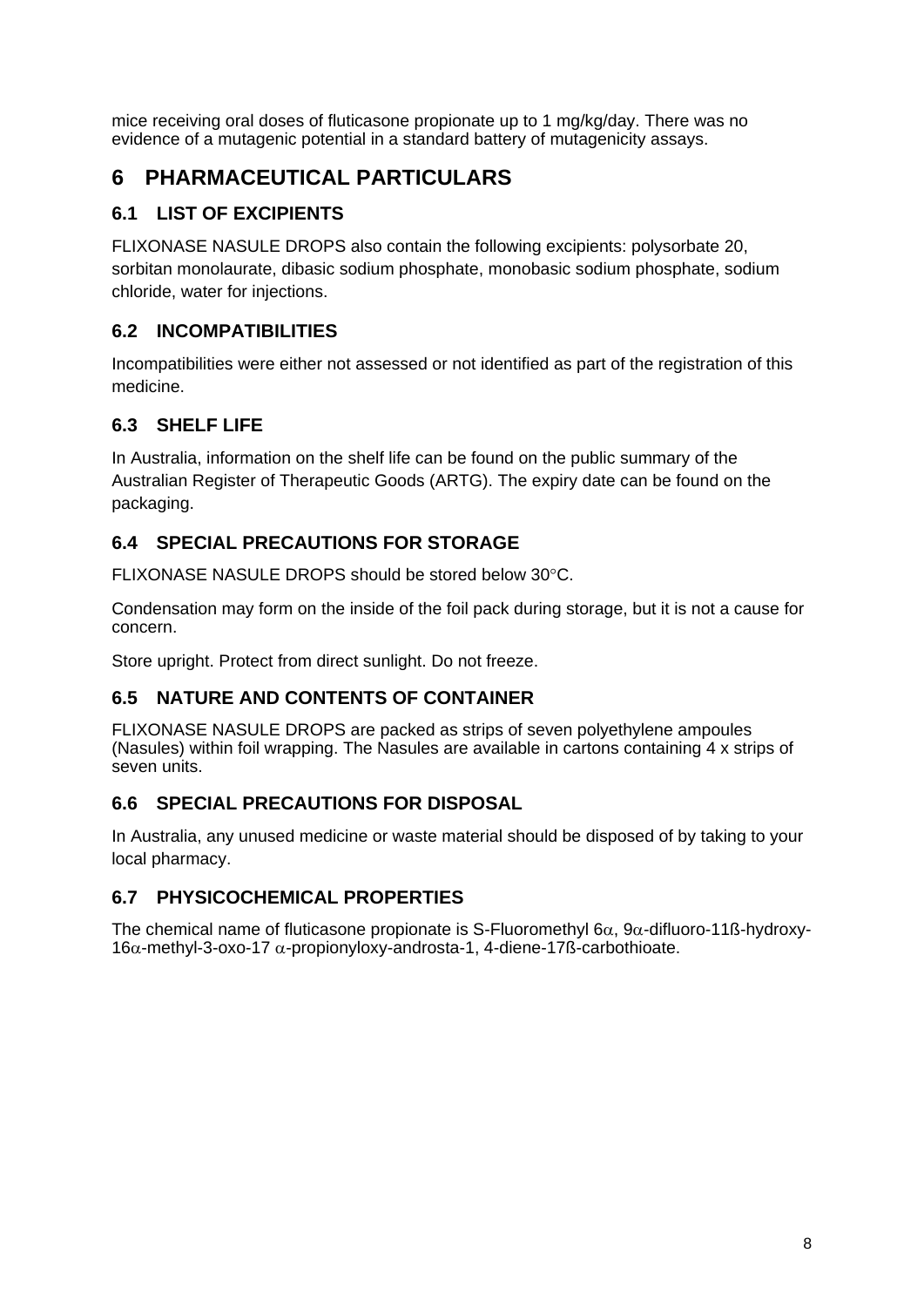### **Chemical structure**



The molecular formula of fluticasone propionate is  $C_{25}H_{31}F_3O_5S$ .

### **CAS number**

80474-14-2

# **7 MEDICINE SCHEDULE (POISONS STANDARD)**

Schedule 4 – Prescription Only Medicine

# **8 SPONSOR**

GlaxoSmithKline Australia Pty Ltd Level 4, 436 Johnston Street, Abbotsford, Victoria, 3067

# **9 DATE OF FIRST APPROVAL**

21 September 1999

# **10 DATE OF REVISION**

13 November 2018

### **SUMMARY TABLE OF CHANGES**

| <b>Section</b><br>Changed | <b>Summary of new information</b>                                                                                       |
|---------------------------|-------------------------------------------------------------------------------------------------------------------------|
| 2                         | New text on presentation and composition of the medicine                                                                |
| 3                         | New text on pharmaceutical dose form added                                                                              |
| 4.4                       | Added ocular safety information<br>New subsections on Use in elderly, Paediatric use and Effects on laboratory<br>tests |